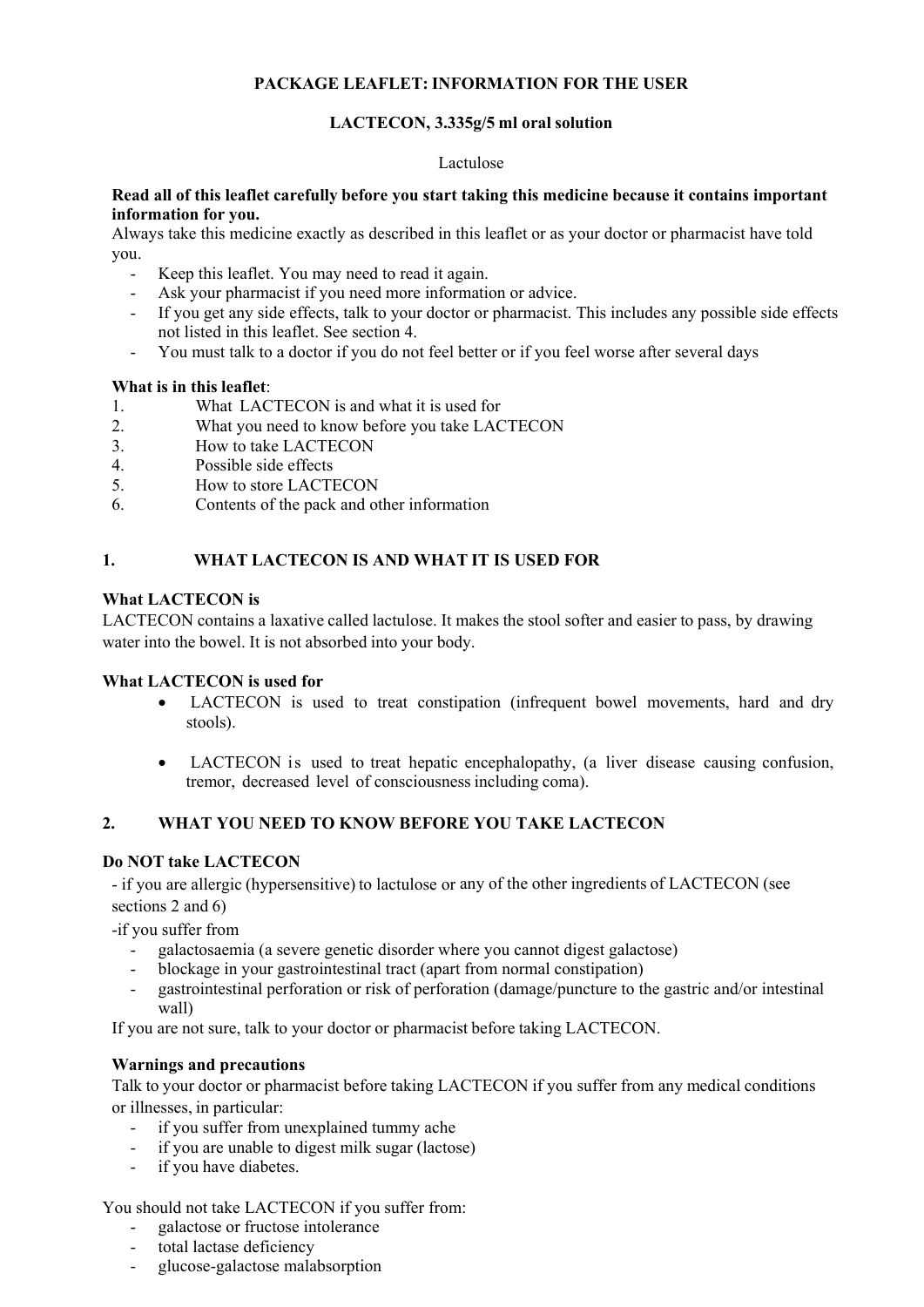The usual dose of LACTECON in constipation is unlikely to affect diabetics. If you have diabetes and are treated for hepatic encephalopathy, your dose of LACTECON will be higher. This high dose contains a large amount of sugar. Therefore, you may need to adjust the dose of your anti-diabetic medicine.

LACTECON can influence the normal reflexes for passing stools.

Chronic use of unadjusted dosages (exceeding 2-3 soft stools per day) or misuse can lead to diarrhoea and disturbance of the electrolytes balance. If you are prone to develop electrolyte disorders (e.g. patients with renal or hepatic impairment, patients receiving concomitant diuretics) talk to your doctor or pharmacist before taking LACTECON.

During the treatment with laxatives you should drink sufficient amounts of fluids. If you take LACTECON for several days and there is no improvement in your condition or if your symptoms worsen, please contact your doctor. Please do not use LACTECON without medical advice longer.

## **Other medicines and LACTECON**

Tell your doctor or pharmacist if you are taking, have recently taken or might take any other medicines.

## **LACTECON with food and drink**

LACTECON can be taken with or without food. There are no restrictions on what you can eat or drink.

## **Pregnancy, breast-feeding and fertility**

LACTECON can be used during pregnancy and breast-feeding. No effects on fertility are to be expected. Ask your doctor or pharmacist for advice before taking any medicine.

## **Children**

In special circumstances, your doctor may prescribe LACTECON for a child, infant or baby. In these cases, your doctor will supervise the treatment carefully.

## **Driving and using machines**

LACTECON has no or negligible influence on your ability to drive safely or use machines.

## **Important information about some of the ingredients of LACTECON**

LACTECON contains sugars, e.g. milk sugar (lactose), galactose, or fructose. If you have been told by your doctor that you have an intolerance to some sugars, contact your doctor before taking this medicinal product. LACTECON contains sulphite.

## **3. HOW TO TAKE LACTECON**

Always take LACTECON exactly as described in this leaflet or as your doctor or pharmacist have told you. Check with your doctor or pharmacist if you are not sure.

Take your doses at the same time each day. Swallow the medicine quickly. Do not keep it in your mouth.

You can take LACTECON oral solution undiluted or diluted in some liquid.

## **Dosing in constipation**

The dose may be given once daily, for example during breakfast, or divided into two doses a day, by using the measuring cup to accurately administer the appropriate dose of LACTECON.

After a few days, the starting dosage may be adjusted to the maintenance dose based upon your treatment response. Several days (2-3 days) of treatment may be needed before treatment effect occurs.

| Patient | <b>Starting dose</b> | <b>Maintenance dose</b> |
|---------|----------------------|-------------------------|
|         | daily                | daily                   |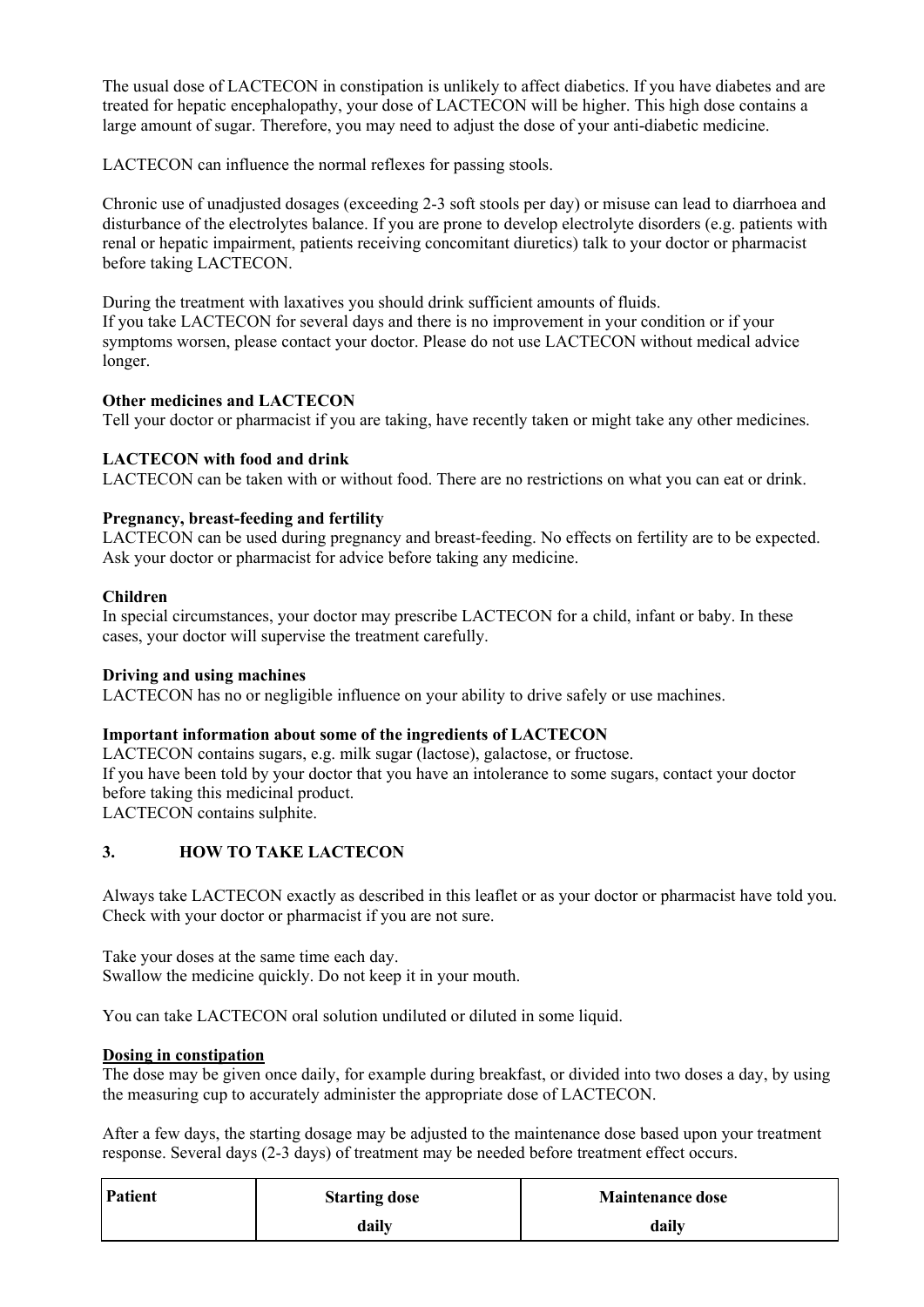| Adults and<br>adolescents<br>$(≥15 \text{ years})$ | $15-45$ ml      | $15 - 30$ ml    |
|----------------------------------------------------|-----------------|-----------------|
| Children<br>$(7-14 \text{ years})$                 | $15 \text{ ml}$ | $10 - 15$<br>ml |
| Children<br>$(1-6 \text{ years})$                  | $5-10$ ml       | $5-10$ ml       |
| Infants under 1 year                               | $2.5 - 5$ ml    | up to-5 $ml$    |

## **Use in Children**

Use of laxatives in children, infants, and babies should be exceptional and under medical supervision. Please do not give LACTECON to children (<14 years) before consulting your doctor for prescription and careful supervision.

## **Dosing in hepatic encephalopathy**

Adults: The starting dose for hepatic encephalopathy is 30 to 45 ml oral solution given 3 to 4 times a day. This dose may be adjusted to the maintenance dose to achieve 2-3 soft stools per day.

## **Use in Children**

No data are available for treatment of children (newborn to 18 years of age) with hepatic encephalopathy.

## **Use in elderly patients**

No special dosage recommendations exist.

## **Use in patients with renal or hepatic insufficiency**

No special dosage recommendations exist.

## **If you take more LACTECON than you should**

In case of overdose, you may experience diarrhoea, a loss of electrolytes, and abdominal pain. Contact your doctor or pharmacist if you have taken more LACTECON than you should.

## **If you forget to take LACTECON**

If you forget to take a dose of LACTECON, do not worry. Just take the next dose at the usual time. Do not take a double dose to make up for a forgotten dose.

## **If you stop taking LACTECON**

Do not stop or change the treatment before talking to your doctor. If you have any further questions on the use of this product, ask your doctor or pharmacist.

## **4. POSSIBLE SIDE EFFECTS**

Like all medicines, LACTECON can cause side effects, although not everybody gets them.

The following side effects have been reported with LACTECON:

**Very common** (may affect more than 1 in 10 people) Diarrhoea

**Common** (may affect up to 1 in 10 people) Flatulence (wind) Nausea (feeling sick) Vomiting Abdominal pain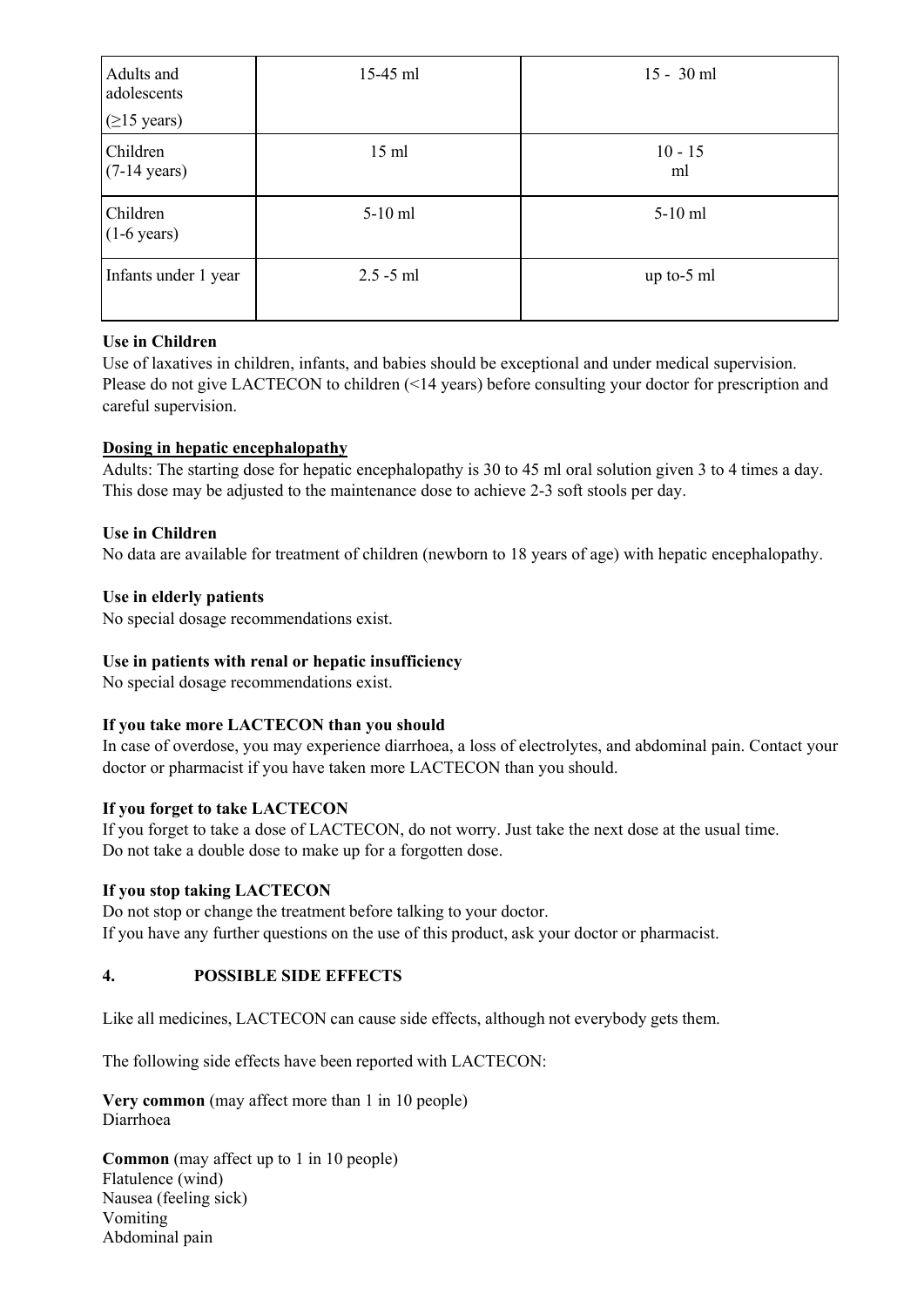**Uncommon** (may affect up to 1 in 100 people) Electrolyte imbalance due to diarrhoea

**Frequency not known** (frequency cannot be estimated from the available data)

Allergic reactions, rash, itching, hives.

Flatulence may occur during the first few days of treatment. As a rule, it disappears after a few days. When dosages higher than instructed are used, abdominal pain and diarrhoea may occur. In such a case, the dosage should be decreased.

If you use high doses (normally only associated with hepatic encephalopathy, HE) for an extended period of time, the patient may experience an electrolyte imbalance due to diarrhoea.

### **Reporting of side effects**

If you get any side effects, talk to your doctor or pharmacist. This includes any possible side effects not listed in this leaflet.

You can also report side effects directly via HPRA Pharmacovigilance, Website: www.hpra.ie. By reporting side effects, you can help provide more information on the safety of this medicine.

## **5. HOW TO STORE LACTECON**

- Keep this medicine out of the sight and reach of children.
- Do not store LACTECON above 25° C. Do not refrigerate.
- Do not use LACTECON after the expiry date, which is stated on the carton or bottle. The expiry date refers to the last day of that month.
- Medicines should not be disposed of via wastewater or household waste. Ask your pharmacist how to dispose of medicines no longer required. These measures will help to protect the environment.

## **6. CONTENTS OF THE PACK AND OTHER INFORMATION**

## **What LACTECON contains**

The active substance in LACTECON is lactulose.

One ml of LACTECON oral solution contains 667 mg lactulose. Five ml of LACTECON oral solution contain 3.335 g lactulose.

LACTECON does not contain any excipients.LACTECON contains residues from the route of production, see section 2.

### **What LACTECON looks like and contents of the pack**

LACTECON oral solution is a clear, viscous liquid, colourless to brownish yellow.

LACTECON oral solution is available in 200 ml, 300 ml, 500 ml or 1000 ml plastic bottles with a plastic measuring cup. The graduations on the measuring cup are: 2.5 ml, 5 ml, 10 ml, 15 ml, 20 ml, 25 ml, and 30 ml.

Not all pack sizes may be marketed.

## **Marketing Authorisation Holder and Manufacturer**

### **Marketing Authorisation Holder:**

Mylan IRE Healthcare Limited, Unit 35/36, Grange Parade, Baldoyle Industrial Estate, Dublin 13.

## **Manufacturer:**

Abbott Biologicals BV Veerweg 12 8121 AA Olst **Netherlands** 

### **This medicinal product is authorised in the Member States of the EEA under the following**